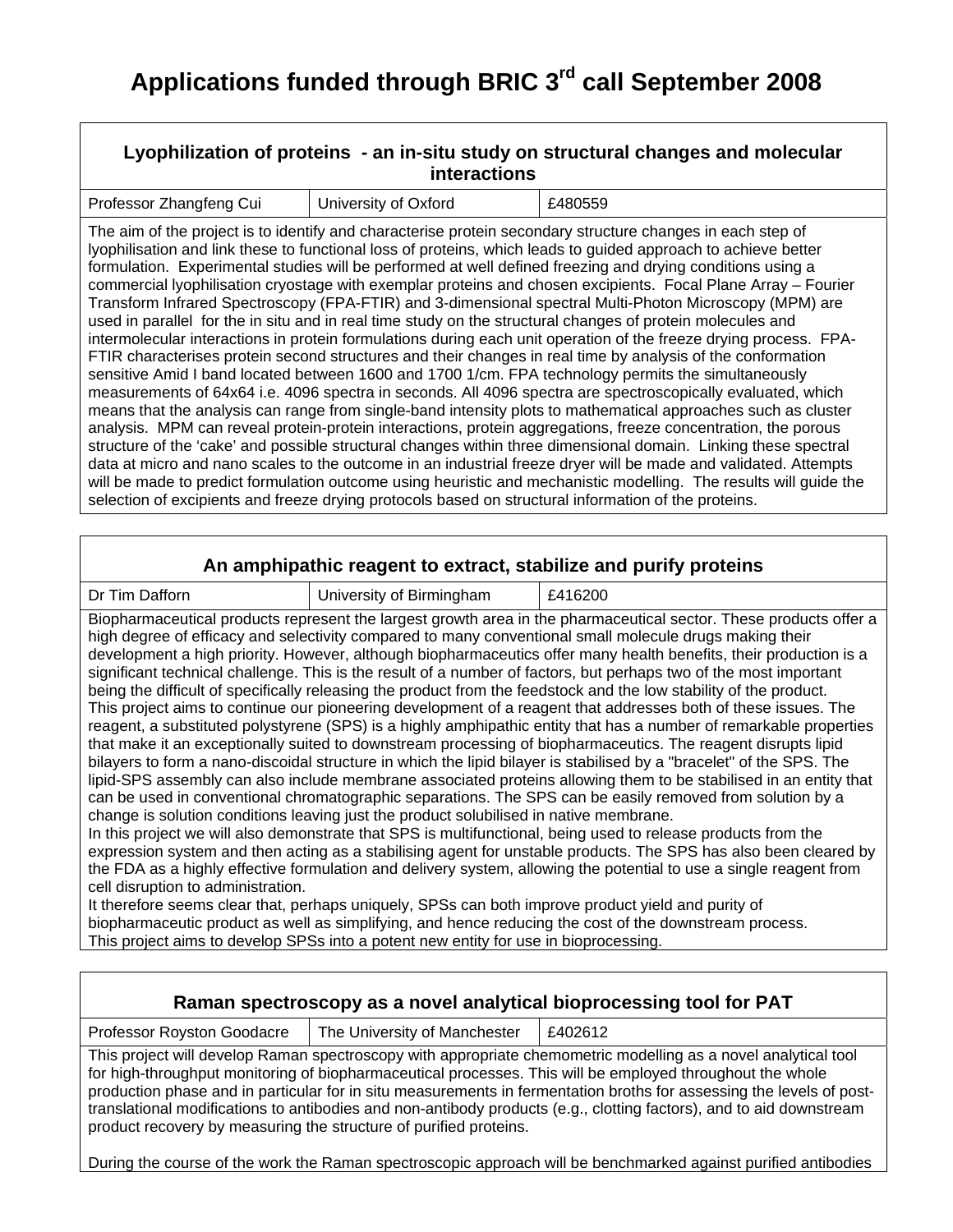and the same antibodies after modification (enzymatic deglycosylation and proteolytic degradation) as well as fermentation broths from mammalian cell lines producing antibodies. The later will also be performed using a tangential flow system to separate cells from fermentation broths thus allowing on-line analysis. Finally, we shall also develop Raman spectroscopy for the assessment of protein aggregation.

## **Developing scalable and standardised manufacturing methods for human pluripotent stem cells**

| <b>Professor Chris Hewitt</b> | Loughborough University  | £376648 |
|-------------------------------|--------------------------|---------|
| Professor Lorraine Young      | University of Nottingham | £366643 |

Pluripotent hESCs are a major emerging platform for a wide range of therapeutic cell based products and pharmaceutical assays, however there are major barriers to their commercial-scale production. Our multidisciplinary collaboration will improve the understanding and reliability of cell expansion for pluripotent human embryonic stem (hESC) and induced pluripotency (hIPSC) cells by: 1) investigating properties of pluripotent cells that influence their processing and scale-up using our experience of multiple cell lines and culture conditions to scope generic process conditions 2) optimising and validating automated bioprocess protocols to enable robust and reproducible manufacture of hESC-based products at commercial scales. To maximise the range of manufacturing scales that are likely to be required for e.g. pharmaceutical screening processes or regenerative medicine applications, we will develop medium scale (entirely automated 90 X T175 flask T-flask culture in the CompacT SelecT) and larger scale (for potentially up to 1000L bioreactor) systems in parallel, using the same source of highly characterised cells. The processes that we deliver will have improved cost-effectiveness over current systems and will allow standardised culture protocols to be applied to multiple human pluripotent cell lines. Statistically-designed factorial experiments, underpinned by systematic process improvement, will identify the variables in manual culture methods that affect the practicality of scaled hESC manufacture. Factorial experimentation & quality optimisation (biological function, variation & cost) of the bioprocessed cell product will be achieved through gaining an understanding of all relevant variables through a unique collaboration between stem cell biologists and bioprocess/biomanufacturing engineers.

## **Non-invasive biophotonics tool for phenotypic identification of pluripotent stem cells and their progeny**

| Dr Ioan Notingher                                                                                                | University of Nottingham | £543484 |
|------------------------------------------------------------------------------------------------------------------|--------------------------|---------|
| While embryonic stem cells are derived from the inner cell mass of blastocyst stage embryos, induced pluripotent |                          |         |
| stem cells are generated by viral transduction of somatic cells with four key transcription factors. For both    |                          |         |
| pluripotent stem cell types, a large number of cell types can be derived following differentiation, including    |                          |         |
| cardiomyocytes, osteoblasts, neurons, beta-cells, and haematopoietic cells.                                      |                          |         |

However, the conditions to derive specific cell types remain suboptimal, reflecting the limited understanding of cell differentiation. Therefore current techniques generally produce only low yields of the desired differentiated lineages within a highly heterogeneous population of mainly unwanted cell types, which are not suitable for clinical applications.

In this project, we will develop a non-invasive tool based on Raman micro-spectroscopy for phenotypic discrimination of individual differentiated cells derived from pluripotent stem cells. Since the discrimination will be based on the intrinsic biochemical composition of the cells, the technique has the potential to be used for simultaneously identification of a large number of cell types without affecting their viability. Multivariate methods will be used for the analysis of the spectral markers to establish lineage-specific spectral markers. The quantification of these markers will allow time-course measurements on individual cells to follow the biochemical changes during their differentiation and response to various physiochemical stimuli.

The technology will provide on-line information regarding differentiation of pluripotent stem cells and assess their phenotypic characteristics. This will have a huge beneficial impact on refinement and standardisation of differentiation protocols and could help overcoming the current bottlenecks in the manufacturing and quality assessment of cell products, which are key factors for the future advancement and widespread clinical use of regenerative medicine therapies.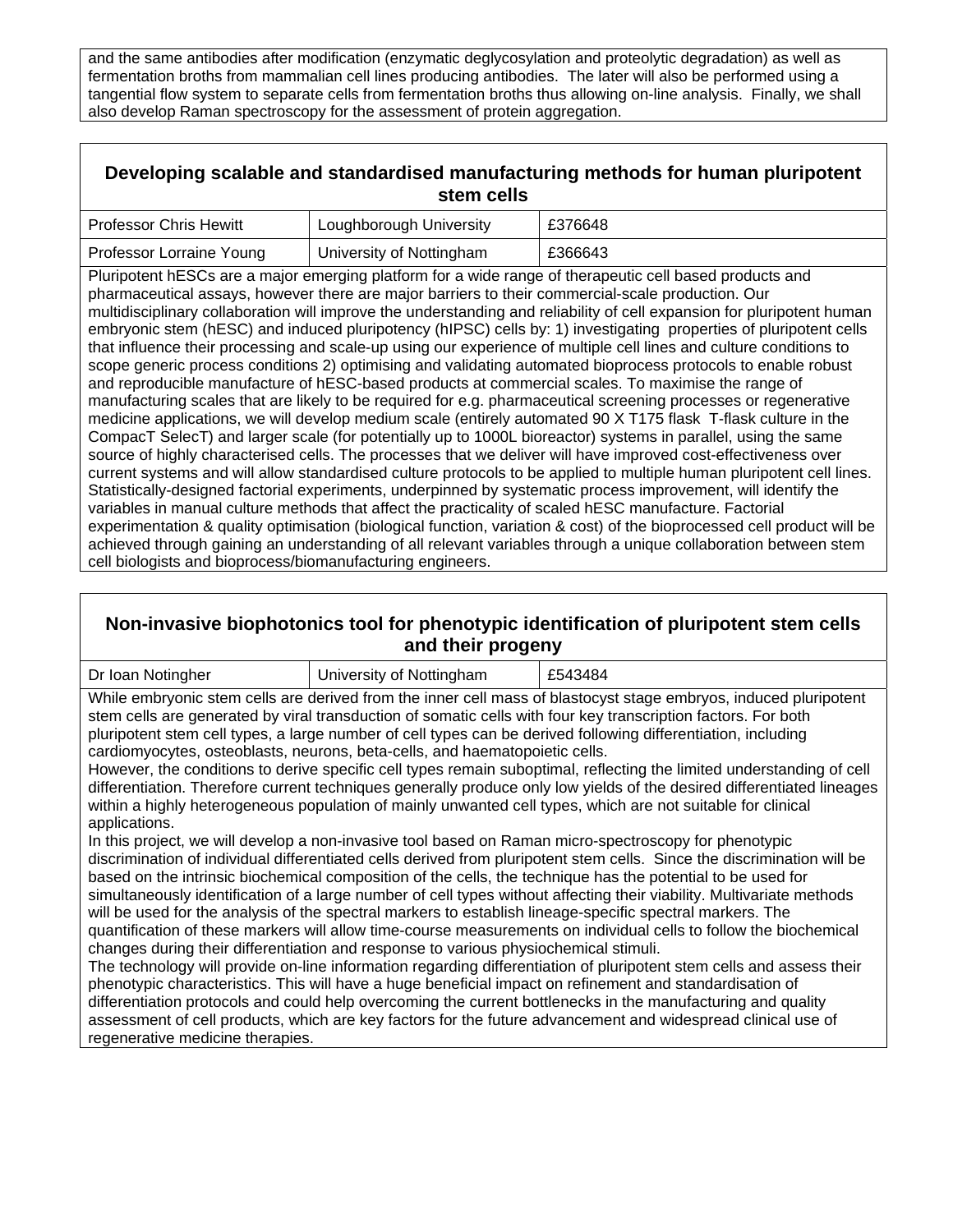# **Exploitation of the Tat export machinery for protein production by bacteria**

| <b>Professor Colin Robinson</b> | University of Warwick     | £346970 |
|---------------------------------|---------------------------|---------|
| Dr Eli Keshavarz -Moore         | University College London | £334424 |

The proposed research will generate a new platform for the production of recombinant biopharmaceuticals in bacteria. Many recombinant proteins are currently produced in bacteria, especially Escherichia coli, and a favoured approach is to target ('export') the protein of interest into the periplasmic space by the secretory (Sec) pathway. We propose to develop an entirely novel platform that exploits the unique abilities of the more recently-discovered Tat export pathway. This system exports fully folded proteins to the periplasm, thereby bypassing major technical problems associated with the Sec system's need to transport unfolded proteins. The project has been designed as follows:

Phase 1 will involve a detailed assessment of E. coli strains that already export proteins at moderate rates via the Tat system, together with an initial step-wise enhancement of export rates. The aims are to understand the physiological consequences of tat gene overexpression, and to enhance the export capacity of the cells through a combination of efficient Tat signal peptide and overexpression of tat genes and substrates.

Phase 2 will further improve export capacities through a systematic overexpression of cytoplasmic chaperones (essential for substrate folding), reduction of periplasmic proteases and manipulation of redox levels to support export of disulfide-bonded proteins. In parallel, each stepwise improvement will be assessed under industrial fermentation conditions to provide continual feedback of the effects on key physiological / process parameters. Phase 3 will generate super-secreting strains using a combination of engineered characteristics identified in Phases 1 and 2, with the ultimate aim of achieving an optimised balance of high export flux vs minimised downstream processing complications. In this Phase we will also carry out a feasibility study in which we explore the potential of Tat-dependent export in the Gram-positive organism Bacillus subtilis.

## **BRIC 2008: Bioprocess Intensification by MicroCapillary Separations Systems**

Professor Nigel Slater | University of Cambridge | £327494

Our plan is to implement high definition micro-channel separations within an extruded flat film, modular format using a novel microstructured material, a MicroCapillary Film (MCF), which has been invented in this laboratory by the co-applicant. An MCF typically contains 19 parallel capillaries, each of 410 micron diameter, within a flat polymer film (20 mm by 2 mm). Any number of capillaries can be incorporated into a film by simply changing the extruder die. MCFs can be made reproducibly with capillary diameters down to 100 microns and they can be fabricated from a range of low-cost polymer resins (PMMA, MBS, polystyrene blends) using a high-throughput extrusion process. They can be manufactured precisely, cheaply and in bulk.

MCFs can be fabricated into MicroFlow Devices (MFDs) that from established theory are expected to display high dynamic binding capacities at high flow rates. Residence time distributions for flows in the MFD are remarkably narrow, even at high throughput; the 8 cm spiral MFD displays a similar number of theoretical plates to a conventional 20 cm Sepharose packed column when operated with a flow velocity of 160 m/h, compared to 100 cm/h for the column. This provides the ideal plug-flow behaviour that is needed for sharp chromatography column breakthrough at high liquid flow rates. As a result of these desirable capacity and flow properties MFDs represent a clear alternative to polymer monolith and membrane chromatography systems for bio-separations.

This project will demonstrate the advantages of MFDs over conventional chromatography technologies. We will fabricate a cation-exchange functionalised MCF and use this for the purification of monoclonal antibodies.

| Integrating upstream host cell line selection and development with improved<br>downstream bioprocessing                                                                                                                                                                                                                                                                                                                                                                                                                                                                                                                                                                                        |                           |         |
|------------------------------------------------------------------------------------------------------------------------------------------------------------------------------------------------------------------------------------------------------------------------------------------------------------------------------------------------------------------------------------------------------------------------------------------------------------------------------------------------------------------------------------------------------------------------------------------------------------------------------------------------------------------------------------------------|---------------------------|---------|
| Dr Mark Smales                                                                                                                                                                                                                                                                                                                                                                                                                                                                                                                                                                                                                                                                                 | University of Kent        | £323538 |
| Dr Daniel Bracewell                                                                                                                                                                                                                                                                                                                                                                                                                                                                                                                                                                                                                                                                            | University College London | £365107 |
| Over the last 20 years recombinant protein yields from in vitro cultured mammalian cells have at times exceeded 5<br>g/L, however there have been fewer major advances in the downstream bioprocessing (DSP) of proteins produced<br>in this manner. In DSP, removal of host cell protein (HCP) is a major goal, however there have been few public<br>reports focussed upon identifying the HCP complement from industrially relevant cells. This is surprising as the<br>rational application/manipulation of DSP approaches would be enhanced by knowledge of the principal<br>contaminants, whether these change/accumulate during fermentation/recovery, which HCPs specific steps remove |                           |         |